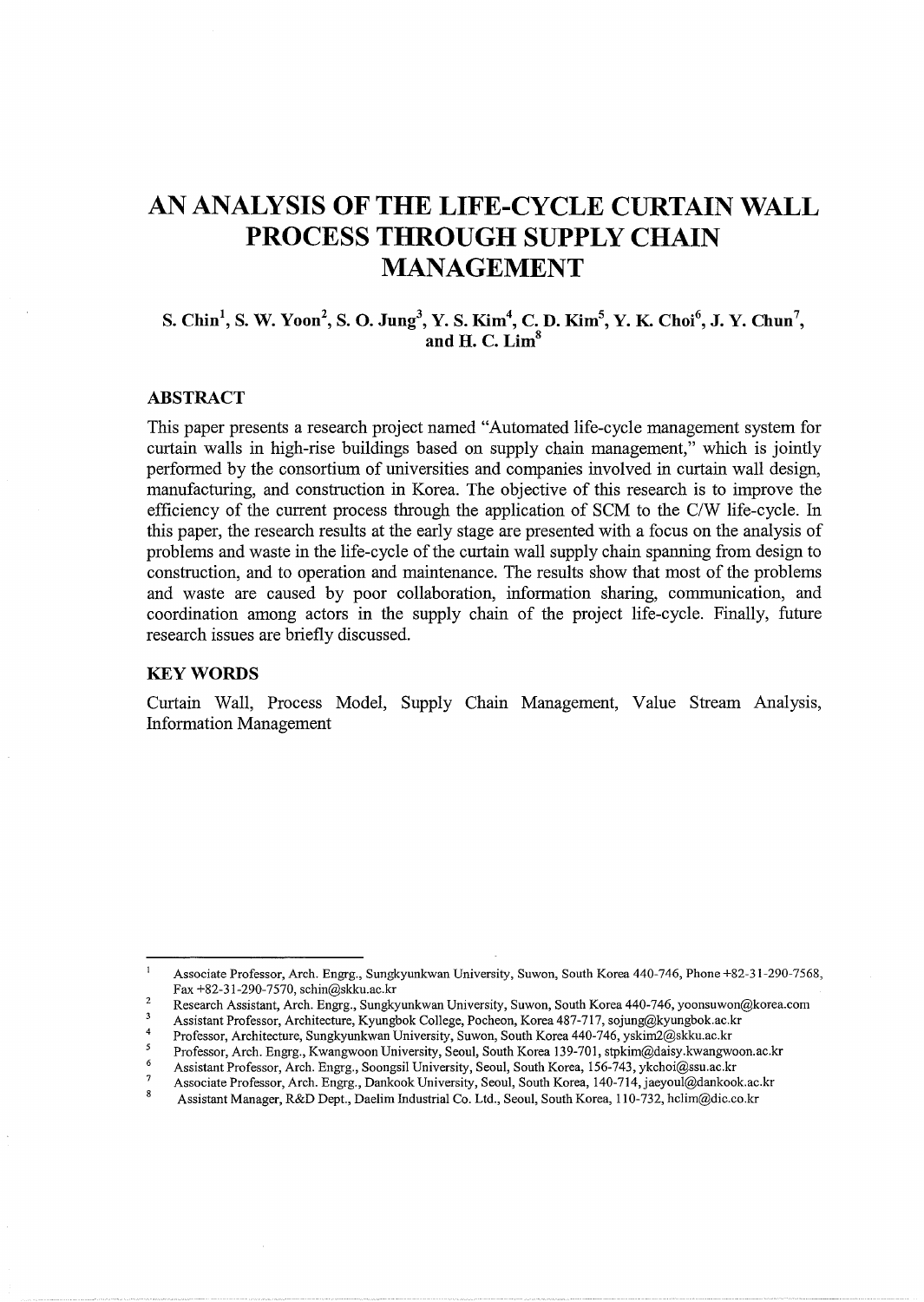# **INTRODUCTION**

In high-rise building construction projects, curtain walls are one of the most widely used exterior finishing components as well as the key management factors in cost and schedule control. Generally it occupies about 10-15% of a total project cost, and its construction process lies on the critical path. The life-cycle process of curtain walls involves many actors, such as the owner, architect, contractor, curtain wall consultants, specialty contractors, and manufacturers, with information and material/product flow being shared and exchanged among them. However the fragmentation of the process results in inefficiency in project control and management. Although several research projects have been conducted for the improvement of the C/W construction process (Ahn et al. 2001, Lim 2002), they did not consider the overall C/W supply chain since their focuses were mainly on the construction process.

Therefore, the objective of this research is to improve efficiency and productivity of the whole curtain wall (C/W) process based on the supply chain management (SCM) concept. To do this, the life-cycle supply chain from design to construction, and operation and maintenance of C/Ws was analyzed to derive problems and waste in the material, parts, product, and information flow. Since this research is still on-going, the results at the early stage are presented with a focus on the problems and waste in the supply-chain of the C/W life-cycle. Finally, future research issues are briefly discussed.

#### RESEARCH SCOPE AND METHODOLOGY

This research focuses on the unit system where the C/W systems can be classified into unit, stick, unit and stick, and panel systems based on the assembly method. In addition, this research focuses on the outsourcing-based service system rather than the total service system, which covers design, production, fabrication, packing, delivery, installation and maintenance conducted by one company.

For the unit system under the outsourcing-based manufacturing environment, the parts of a C/W unit are produced by different manufacturers, so the process requires longer lead time to C/W construction and stricter requirements regarding constructability compared to the stick system. However, high and consistent quality requirements, time pressure in the project schedule, advantages in construction safety, and an increase in construction labor costs have made the unit system more popular, particularly in skyscraper construction. This research aims at proposing a to-be model for the life-cycle C/W process by analyzing the process to reduce uncertainties and waste based on the aspect of supply chain management (SCM). Therefore, this paper consists of the following topics:

- 1) Existing research and case studies are analyzed through a literature survey on C/Ws and SCM.
- 2) The as-is process and problems are identified through site visits, surveys, and interviews with relevant practitioners
- 3) Future research is proposed to improve the current process and to resolve the problems, and some conclusions are drawn.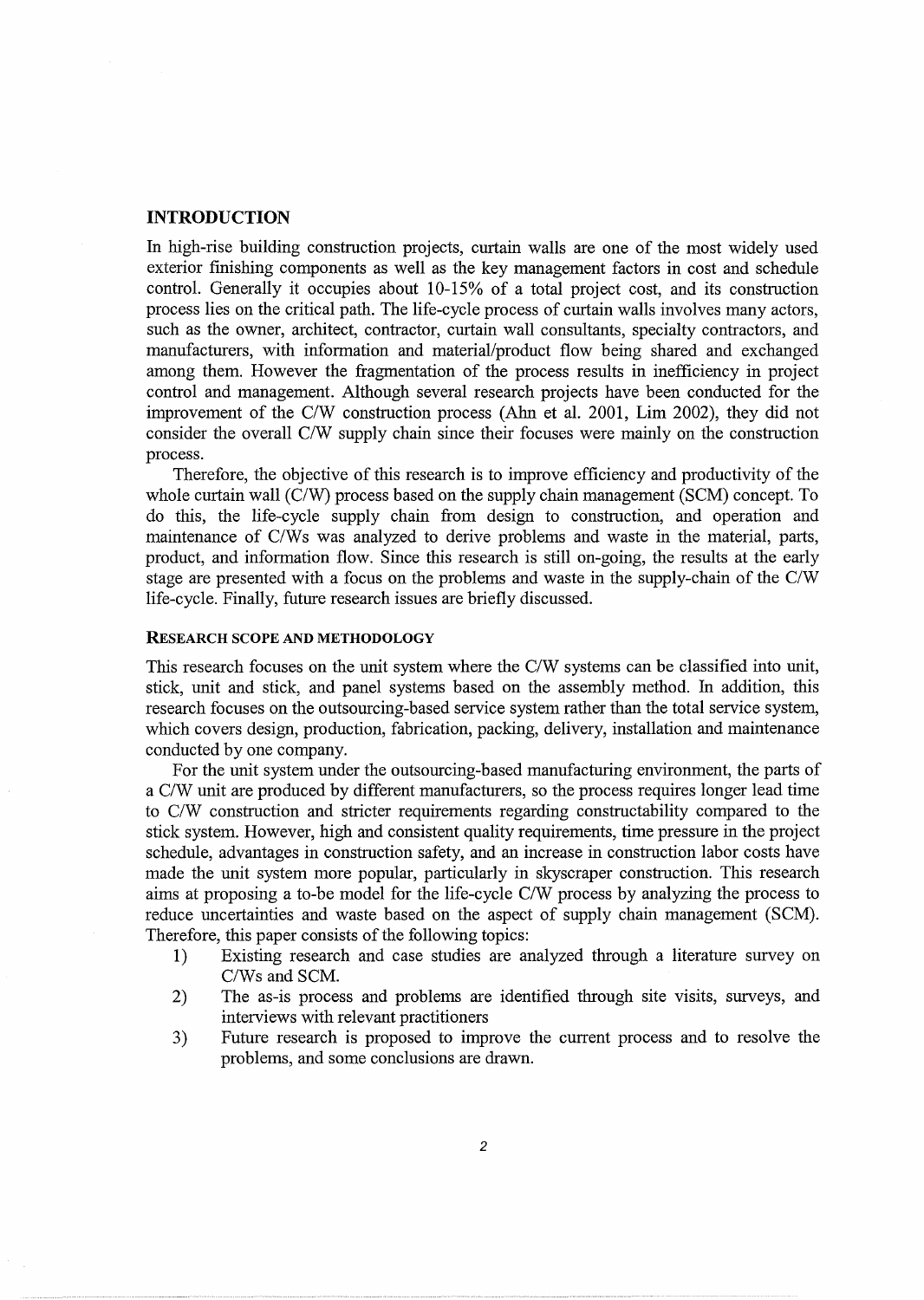## **SCM IN THE CONSTRUCTION INDUSTRY**

Handfield and Nichols (1999) define that "the supply chain encompasses all activities associated with the flow and transformation of goods from the raw materials stage, through to the end user, as well as the associated information flow. Material and information flow both up and down the supply chain." They also define that "supply chain management (SCM) is the integration of these activities through improved supply chain relationships, to achieve a sustainable competitive advantage."

Although the concept of SCM was initiated from the manufacturing industry, studies on the application of SCM in construction (O'Brien 1998, Vrijhoef and Koskela 2000) have shown great potential for improvement in the construction supply chain along with suggestions for other applicable areas of SCM. We also believe that the application of SCM in the C/W life-cycle process could improve efficiency of the overall supply chain for the stakeholders, such as the owner, architects, engineers, constructors, subcontractors, and suppliers.



Figure 1: Three categories of SCM (Park et al. 2003)

As shown in Figure 1, the various concepts involved in SCM can be classified into three categories: 1) production management using various management methods and techniques, 2) organization management for mutual cooperation between actors that make up the supply chain, and 3) information management that supports integrated management through communications among actors in the supply chain (Park et al. 2003). Based on these categories of SCM, this research analyzed the life-cycle process of curtain walls. The ultimate goals of this research include building a to-be model for the curtain wall supplychain management throughout the project life-cycle. However, as this is still an on-going project, this paper represents only some of the preliminary results.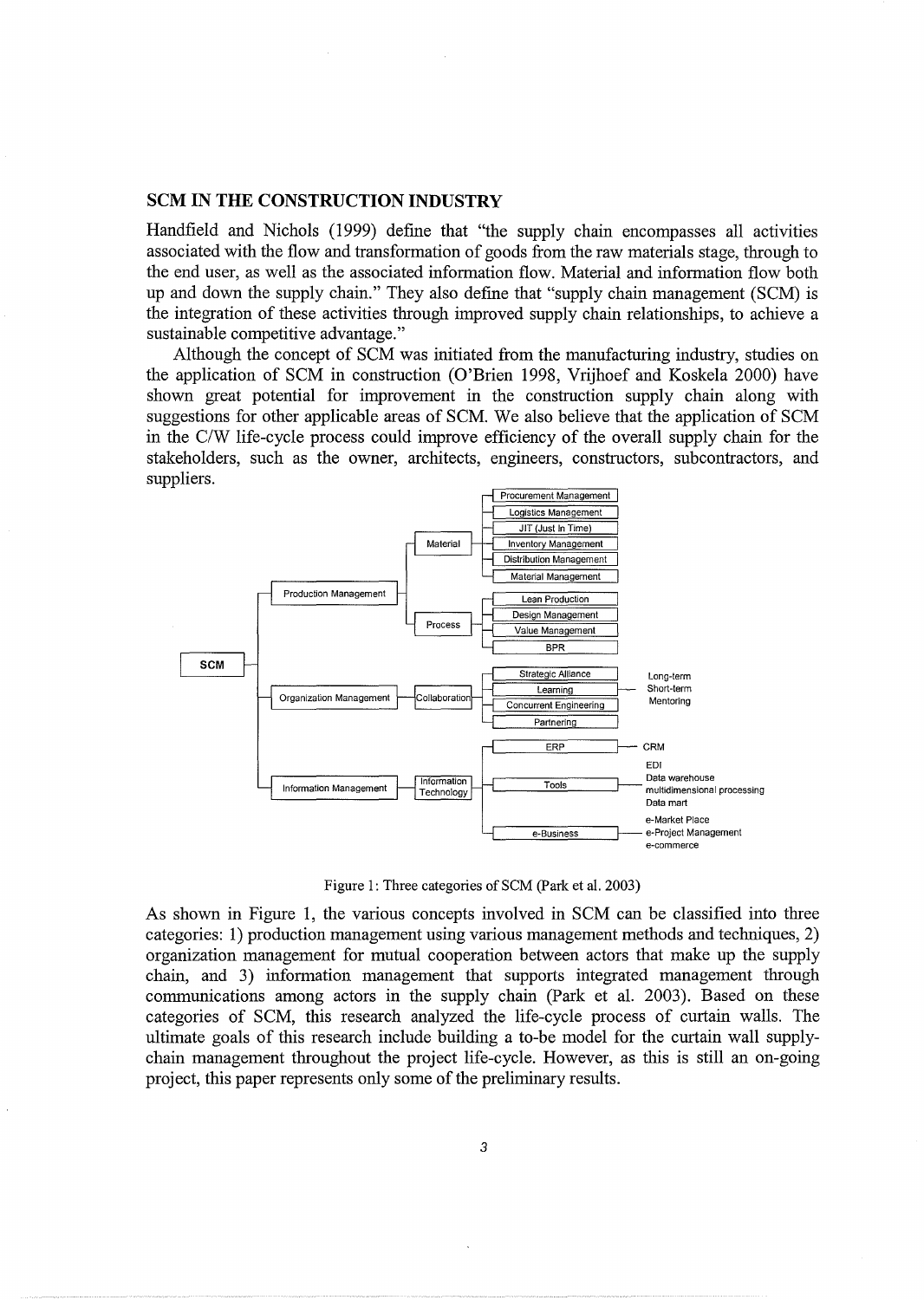#### SUPPLY CHAIN IN THE LIFE-CYCLE PROCESS OF CURTAIN WALL

A curtain wall (C/W) is a non-load bearing wall that is prefabricated in a factory and then installed at a construction site. The C/W construction process is usually on the critical path of a project schedule, and it is a heavy load component that can determine the capacity of hoists at construction sites. Typically the life-cycle of a C/W includes architectural design, C/W design, procurement, assembly, and maintenance phases. Over 30 participants, such as the architect firm, engineering design firm, C/W consultant, manufacturer, and constructor, are involved throughout the life-cycle. Material/product and information flow needs to be well coordinated among these actors throughout the life-cycle so that the right materials, parts, and units, along with right information, can arrive at the right place at the right time.

C/Ws can be classified by various material types, such as metal, precast concrete, etc., and they can also be divided into stick and unit systems based on assembly time and procurement method. More high-rise buildings use the metal C/W system rather than the precast C/W system due to quality, cost, and constructability. The use of metal unit systems has been increasingly popular in high-rise building construction in Korea. In terms of the assembly method, either the stick wall or the unit wall system is selected by comparing site conditions, cost, and construction schedules with the pros and cons of each system. However, recent trends in Korea show that many of high-rise buildings of over 30-stories adopted the unit wall system because of the ease of installation and high quality of C/W units.

Manufacturing system can be divided into two categories: total service systems (TSS) and outsourcing-based service systems (OSS). As shown in Figure 2, TSS directly operates engineering, most of the manufacturing process including extrusions, parts production and assembly, and construction, while OSS directly operates engineering and construction only; manufacturing is outsourced to several subcontractors. This research focuses on the unit wall system that is manufactured under OSS, because there has been tendency for the C/W manufacturing process to migrate from TSS to OSS. In Korea, as of 2004, there is only one company that can provide total service, all other companies produce C/Ws under OSS. OSS has become more popular due to the various barriers of TSS, such as the heavy investments needed for factories, decreases or inconsistency in operation rate due to fluctuations in contract awards, increases in labor cost, etc. However OSS is not always advantageous; it can cause problems, since more actors are involved in the supply chain process, such as long lead time in material/part/unit flow, excessive inventory, and information loss and redundancy.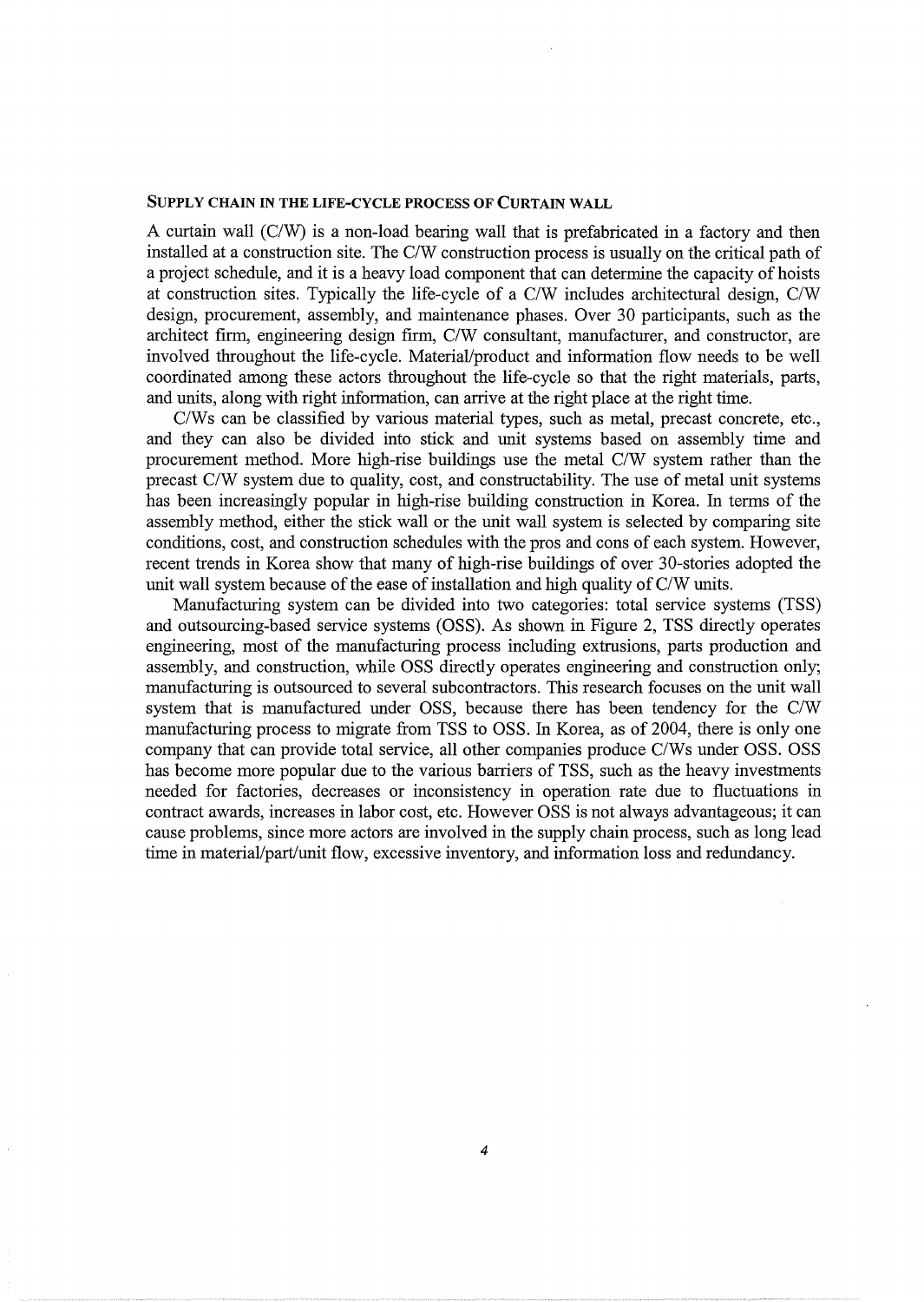

Figure 2: Total service system and outsourcing-based service system

Therefore, this research has identified problems and waste under OSS based on SCM aspects in order to reduce time buffer and information waste so that the actors in the curtain wall supply chain collaborate like they would under TSS or even better.

# ANALYSIS ON AS-IS CURTAIN WALL PROCESS

The C/W process has been analyzed through site visits and interviews with experts including the following questions:

- What are the problems and waste in the C/W process? And when do they occur?
- What are the root causes of them?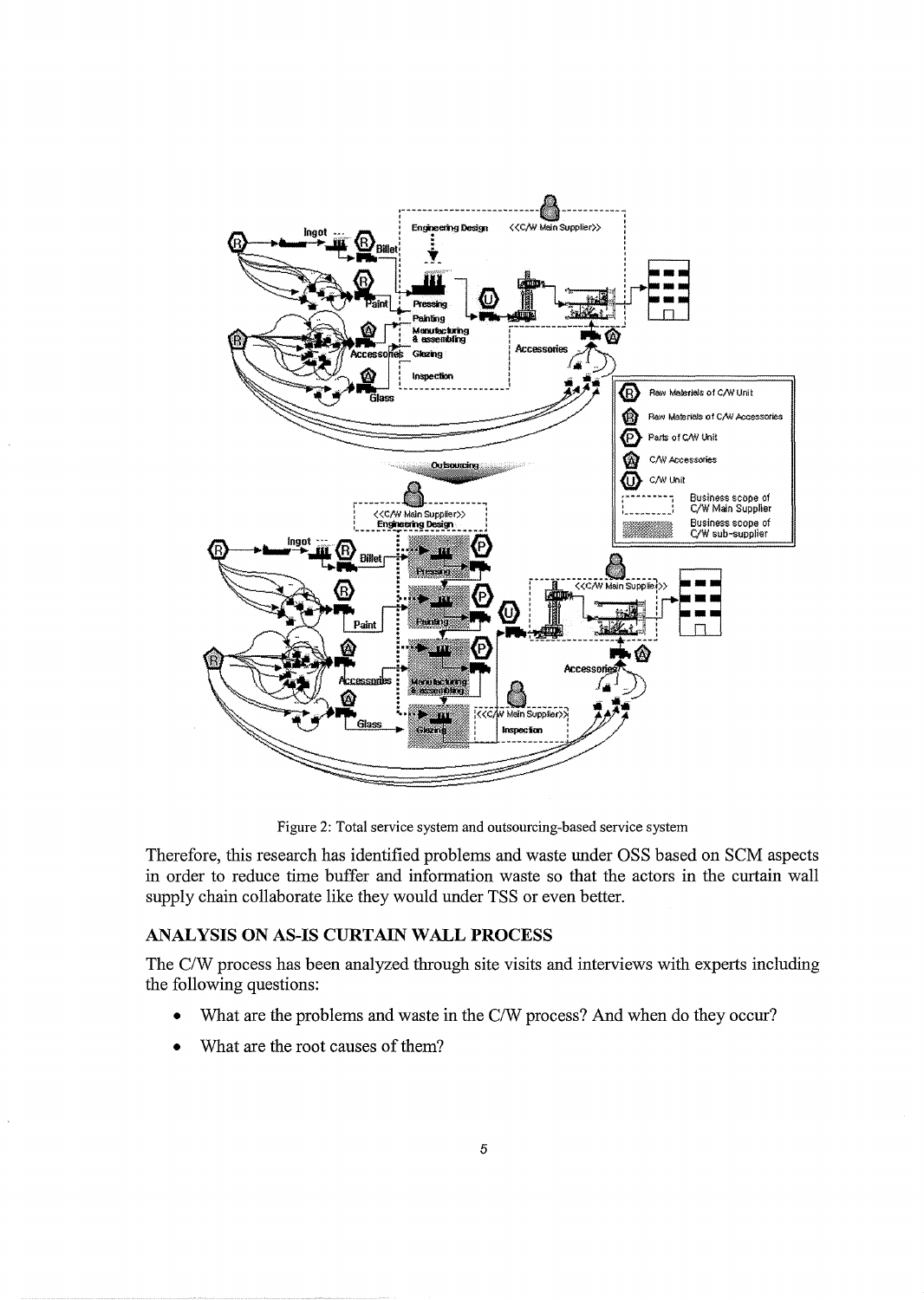Is there any way to resolve or eliminate them through SCM-based process reengineering?

#### **GENERAL PROCESS OF CURTAIN WALL**

A life-cycle process model of C/Ws was developed on the basis of material/product and information flow by using the IDEF0 modeling methodology, as shown in Figure 3. Based on the characteristics of each phase in the life-cycle, the model has four activities (phases) at the top level: design, manufacturing, on-site construction, and maintenance.



Figure 3: Life-cycle process of curtain walls

The design phase, when the architectural and engineering information of C/Ws is completed, is sub-divided into architectural design and C/W design activities. Information created in the design phase includes facade design, structural design, criteria setup for required performance, material, fastener and joint details, and many other aspects that cover both architectural and engineering designs.

The manufacturing phase, as shown in Figure 4, consists of two sub-phases: manufacturing C/Ws and supplying parts sub-phases. The manufacturing C/Ws phase is, in turn, sub-divided into sub-processes, such as pressing, painting, cutting, assembling, glazing, packing, inspection, and delivery to make a C/W unit. AsSince each of themphase can be processed iat an different time and places, there are two types of production systems, such as: the total service system (TSS) whose where all processes are done in one factory, and the outsourcing–based service system (OSS) whose where many processes are subcontracted to different factories. OSS is getting becoming more popular in for C/W productions, since it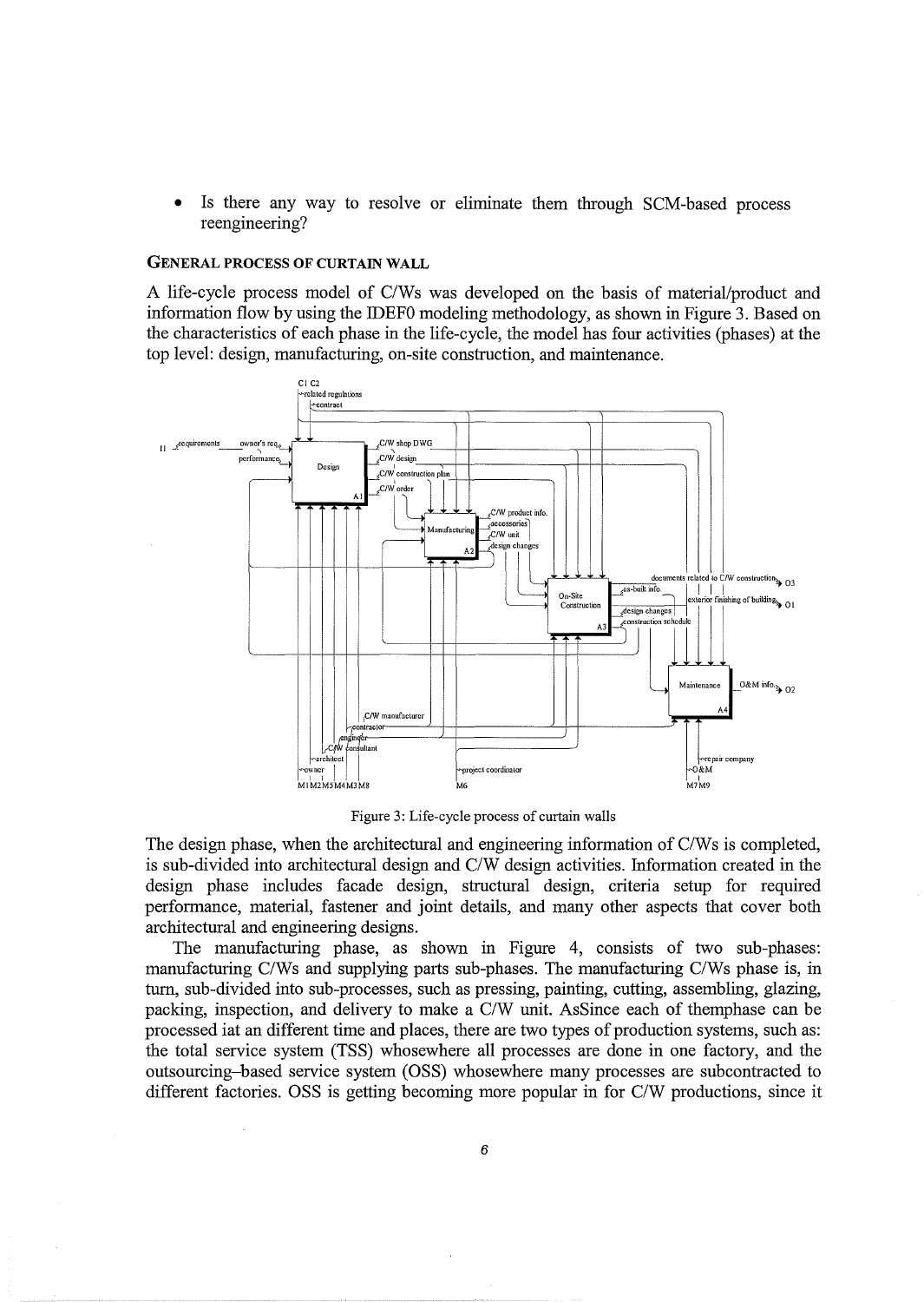has advantages in cost infrom the manufacturer's point of view. However, this system needs several actors to participate in each phase of the C/W life-cycle, so the total number of actors involved is often exceeds approximately over thirty excluding the owner and the general contractor. As a result, it usually has longer lead time between actors due to the problems of material and information flow.



Figure 4: Manufacturing process of curtain walls

Information on the shipping of C/Ws to the construction site, which is A216 in Figure 4, includes products and quality inspection, such as the number of C/Ws manufactured, inventory amount, date produced, and inspection results.

The construction phase, (when C/Ws are installed at the site,) is sub-divided into hoisting and installation processes, as shown in Figure 5. Information createdgenerated in the hoisting process includes: delivery plan of C/Ws, packing and handling, transportation to and inside the site, stockyard and protectingion plans, labor and equipment plans, etc. Meanwhile, the ilnstallation information covers includes as-built data of the C/W, such as unit numbersquantity to be installed, their locations in stockyard, inspection results, etc., according to the installation schedule.

 $\bar{\alpha}$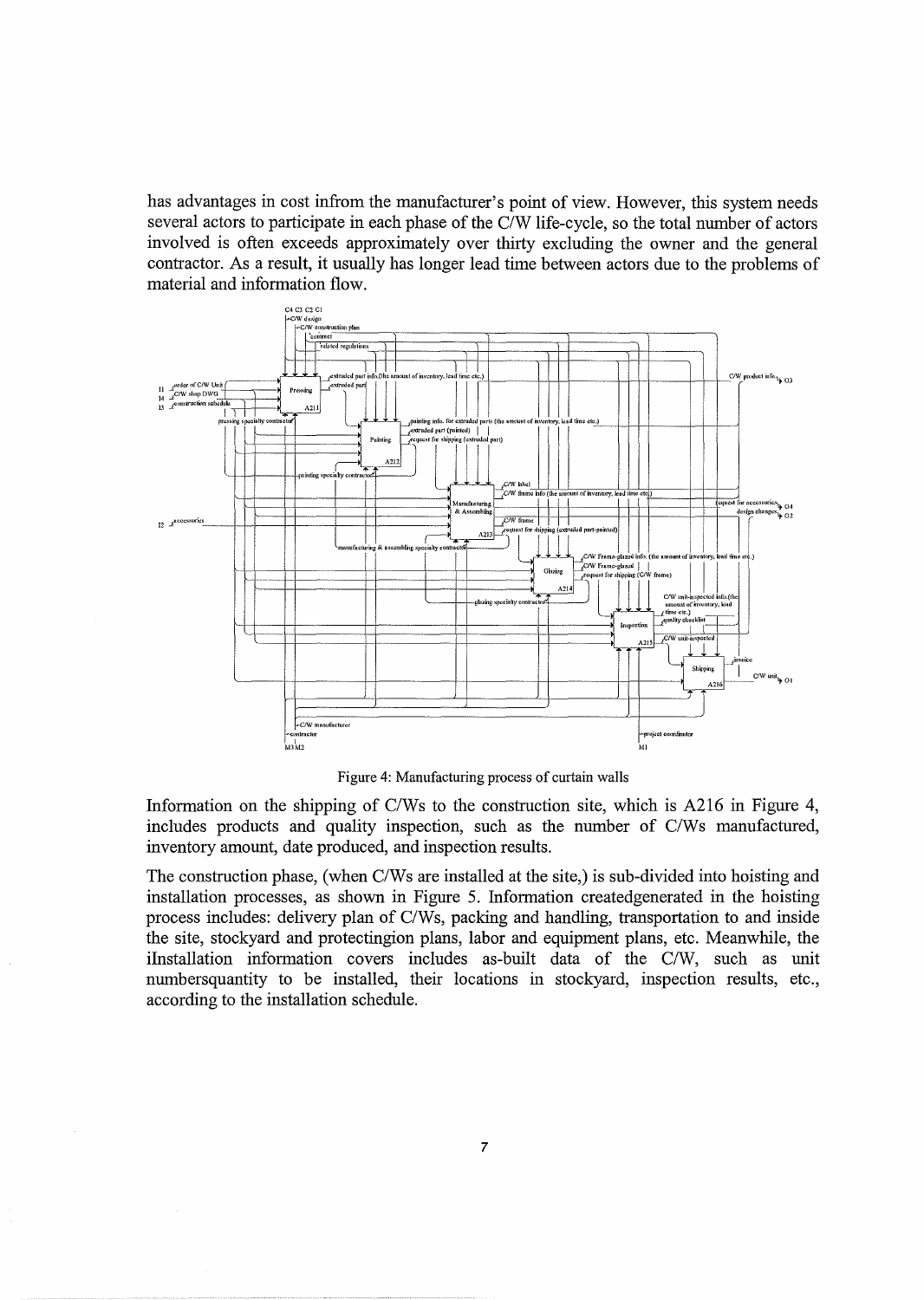

Figure 5: Construction process of curtain walls

#### ANALYSIS OF PROBLEMS AND WASTE IN THE CURTAIN WALL PROCESS

If a building project can be managed in based on the process as shown in fFigures 3-5 above without time buffers delays and waste, it will be beneficial to all the actors in the supply chain. But this hardly happens in reality. Therefore, consultants, architects, suppliers, subcontractors, and general contractors related to the C/W process were surveyed and interviewed to findidentify time buffersdelays and to derive problems and waste occurrencesd in the process.

#### VALUE STREAM ANALYSIS ON THE C/W SUPPLY CHAIN

To identify and measure the degree of problems and waste in the process, the a value stream analysis on the C/W supply chain is still being performed with a focus on where and how frequently time buffers occur in the C/W process. The value analysis is still on-going at this time, however, the preliminary result showing the time buffer schematically is shown in Figure 6. In For Figure 6, the manufacturing and on-site construction processes are were surveyed on the basis of manufacturing curtain wall units for 5 stories, since manufacturers typically produce the units of 5 -storiesy units at a time in order to keep the operation rates and material/part supplyies at a certain level.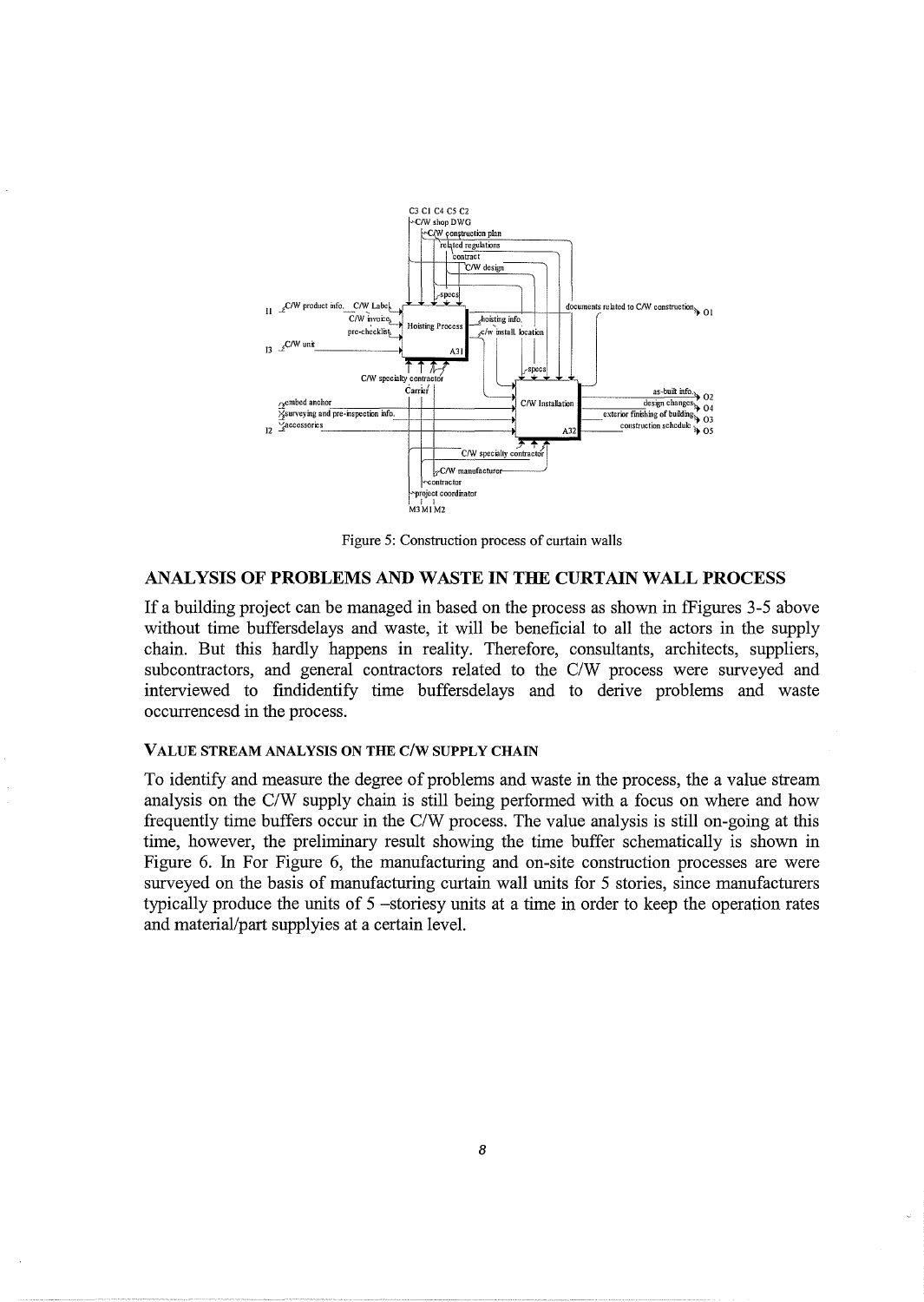

Figure 6: Time buffers in curtain wall process

The results shows that the time buffers caused by inventory management, excessive lead time, and other delays usually occur usually inat the interface between different actors and between different phases of the life-cycle. That is, in the design phase, they occur in the process of approval and transportation of C/W plans between designers and manufacturers; in the manufacturing phase they occur in the process of material/parts and information flow among 1st-tier, and 2nd-tier suppliers and manufacturers; and in the on-site construction process, they occur in transportation, inspection, and information errors of C/Ws between the manufacturer(s) and the constructorinstaller at the construction site.

#### CAUSES OF PROBLEMS AND WASTE IN THE C/W PROCESS

Figure 7 shows the problems and waste and their causes in the C/W process based on preliminary results of the value analysis. Figure 7 indicates that the problems and waste are mainly caused by: lack of collaboration and information share at the early phase of the lifecycle, causing design changes in the successive next phase; lack of communication and inefficient management among suppliers and manufacturers, causing delays and long lead time in the material/product flow; lack of coordination and inaccurate planning between constructor and manufacturer, causing reworks, delays, and excessive stocks, and conflicts with other worktasks; and information loss, especially by fragmentation of the process, redundancy, and inaccuracy in the information flow through the life-cycle.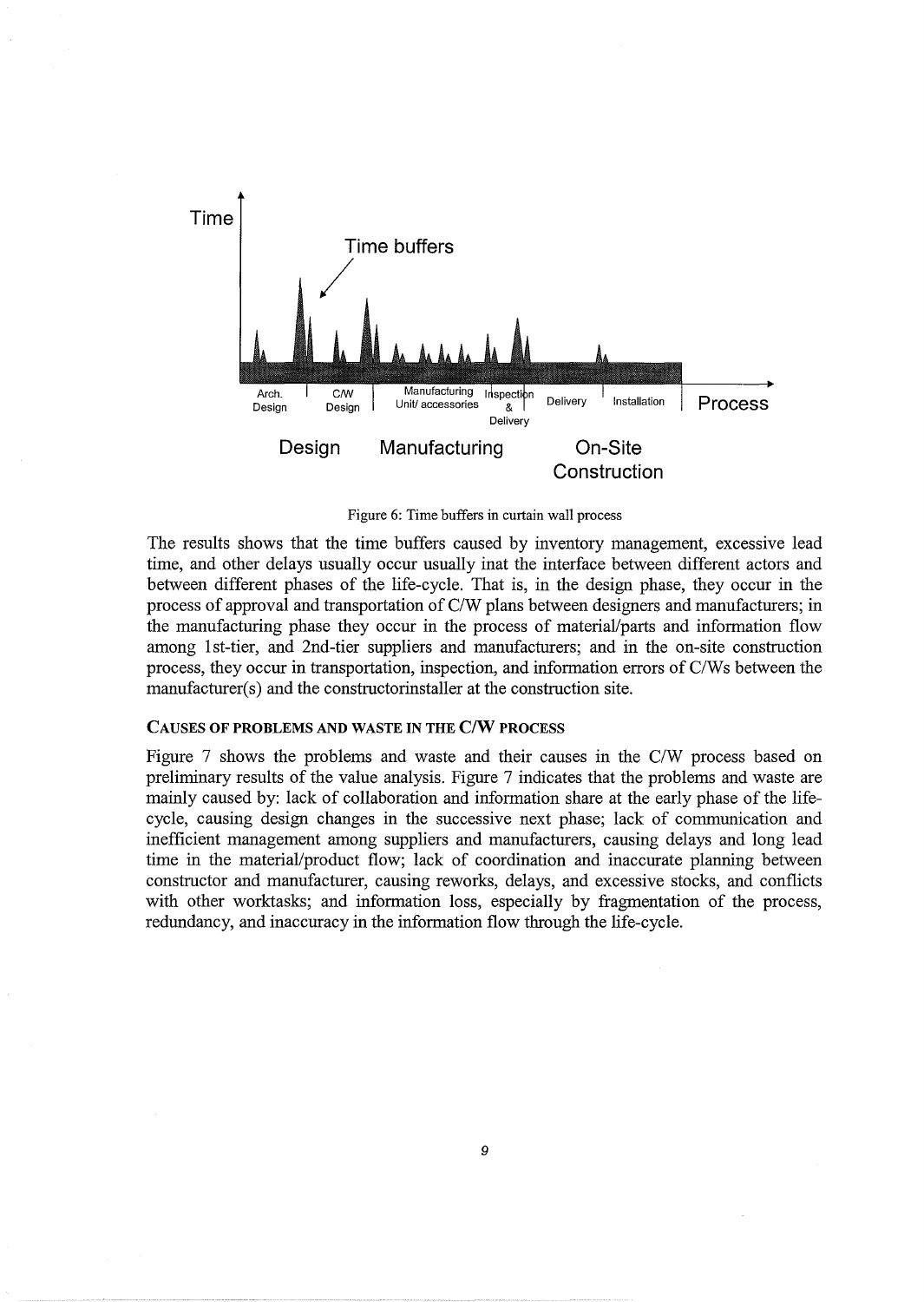

Figure 7: Problems and waste in curtain wall life-cycle

### **INFORMATION FRAMEWORK FOR C/W LIFE-CYCLE PROCESS**

It can be concluded that the problems and waste encountered in the supply chain of the C/W life-cycle process are caused fairly by information loss and redundancy, difficulties in information sharingre and communication, and lack of collaboration and coordination among actors. Therefore it is necessary to build an information framework to support the collaboration among all the actors involved in the C/W life-cycle based on the SCM concept. This would be the most effective way for reengineering the current process since it can reduce lead time, improve service and quality, and reduce cost over the life-cycle.

The information framework would also have to support the integration and share of information beyond the electronic information exchange that is just for logistics among all the actors in the supply chain, spanning from the design to the operation and maintenance phases beyond the electronic information exchange for logistics only. The conceptual presentation of the information framework is shown in Figure 8, and the followings are some of the major research topics that need to be conducted to build the framework.:

- 1) Collaboration environment for the supply chain management through the C/W lifecycle
- 2) Share of C/W information through product and project models
- 3) Product and information flow management through the use of RFID (Radio Frequency IDentifiationidentification) in the manufacturing and on-site construction processes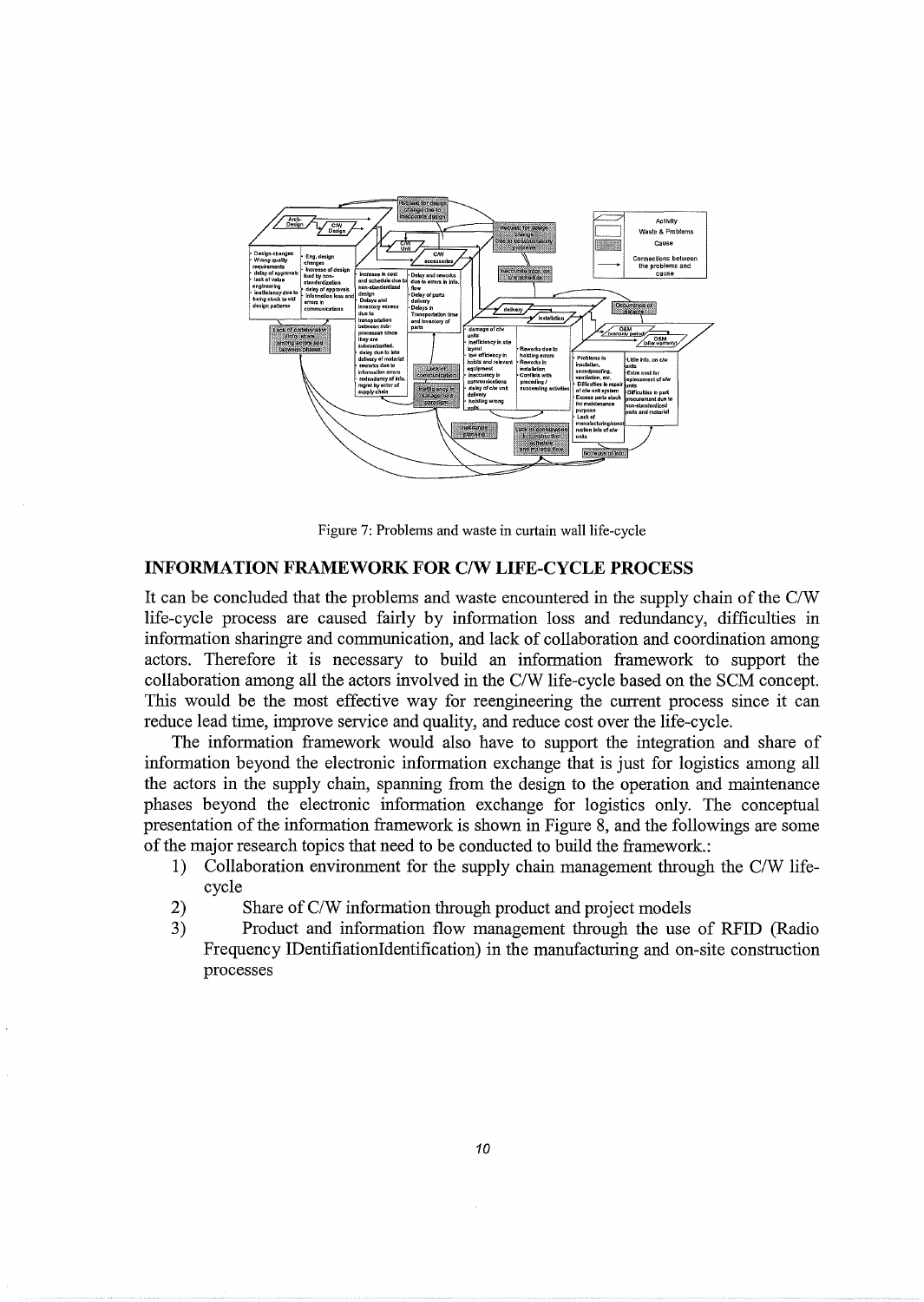

Figure 8: Conceptual presentation of information framework for to-be *C!W* process

## **CONCLUSIONS**

This paper presents the a research effort jointly performed by universities and companies in Korea. The objective of the research is to improve the efficiency of the current C/W industry process through the application of SCM to the C/W life-cycle. To do so, this research has identified problems and waste in the C/W supply chain at the preliminary level by analyzing time buffers based onin the as-iscurrent life-cycle process of the unit-based metal C/Ws. As a result, it is found that the most of problems and waste are caused by information loss and redundancy, difficulties in information sharinge and communication, and lack of collaboration and coordination among actors in the supply chain of the C/W life-cycle. To resolve themthese issues, this research proposes the construction of an information framework to resolve the root causes of the problems and waste., and tThe next step of the research is currently in progress and has on-going along with 3 major goals: 1) build a collaboration environment for the C/W life-cycle process; 2) facilitate shareing of C/W information through product and project models; and 3) improve product and information flow management through the use of RFID in the manufacturing and on-site construction processes. This framework is expected to support not only information management but also product management of the SCM categories mentioned in Figure 1. However, it would have to be accompanied with an appropriate contractual arrangement so that the right actors can be involved at the right time in the supply chain of the C/W life-cycle. The results of the ongoing research would will be hopefully shared viain future publications.

# **ACKNOWLEDGEMENTS**

This research (2003 R&D AOl-03) is financially supported jointly by the Ministry of Construction and Transportation of the Korean government, Daelim Industrial Co., Better